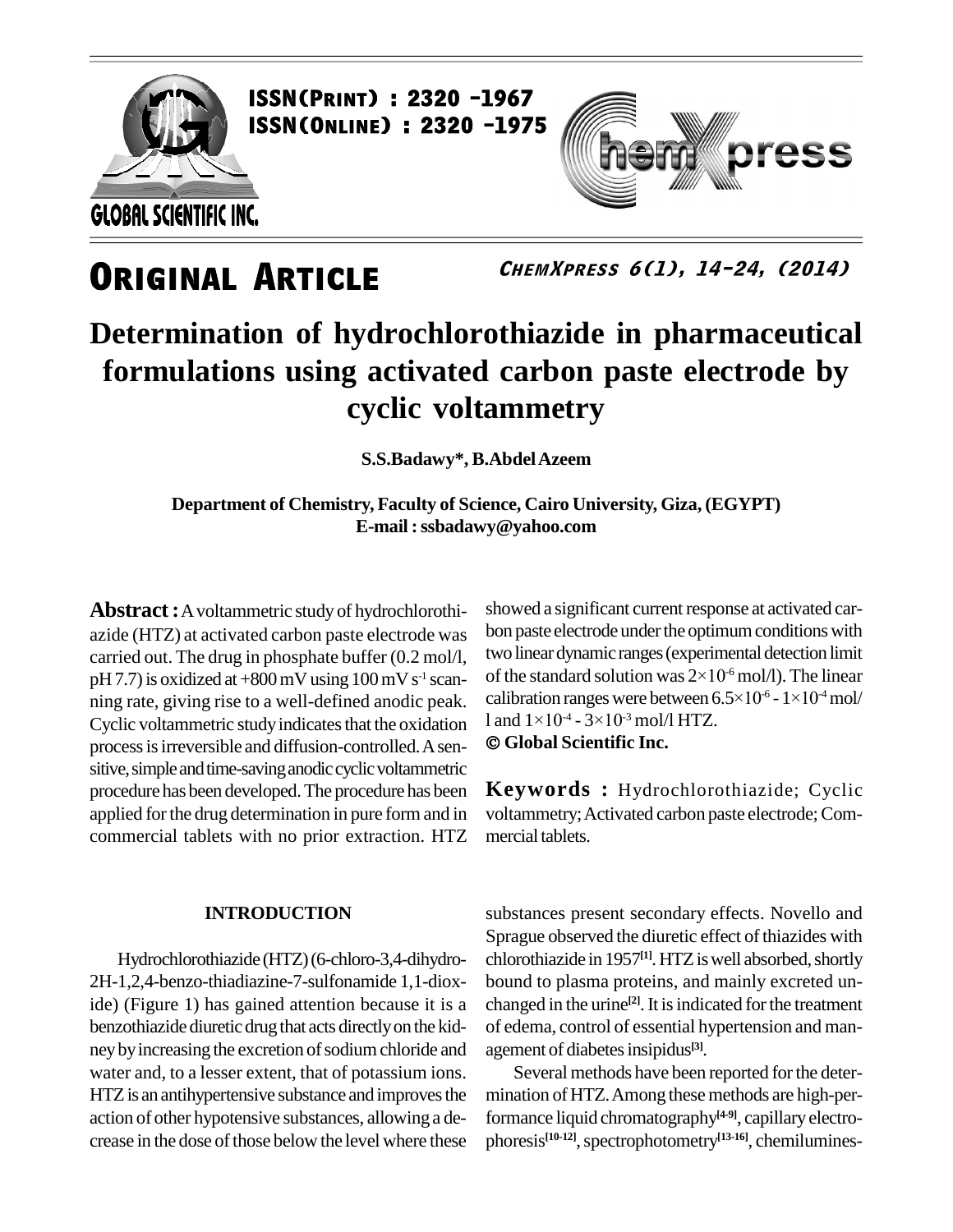*15*

cence **[17,18]**, conductimetric **[19]**, first derivative differ ence<sup>[17,18]</sup>, conductimetric<sup>[19]</sup>, first derivative differ- 1) v<br>ential pulse polarography<sup>[20,21]</sup>, LC–MS/MS<sup>[22,23]</sup>, via square wave voltammetry<sup>[24,25]</sup>, differential pulse centra voltammetry<sup>[26-30]</sup> and adsorptive stripping volta- tion mmetry **[31]**.



**Figure 1 : The molecular structure of hydrochlorothiazide.**

Electrochemical sensors<sup>[32]</sup> owing to their inherent  $\mathbf{f}_{\text{the}}$ specificity, rapid response, sensitivity and simplicity of preparation were considered intensively for the determination of various pharmaceutical products in biological fluids and in pharmaceutical preparations. One of the electrochemical techniques is cyclic voltammetry which allows direct and rapid measurements, its sensitivity is sufficient to allow the determination of HTZ in pure formand pharmaceutical preparations.

The oxidation of HTZ at ordinary carbon electrode has a very poor electrochemical response, and has large oxidation overpotential<sup>[18]</sup>, therefore, in this study the center application of electrochemically activated carbon paste by screw movement to press the paste down when reelectrode (ACPE) was discussed as a suitable electrode for the determination of HTZ in aqueous media using cyclic voltammetry, where activated electrodes purity graphite with 136 µl paraffin oil. Very intimate were used for the electrochemical determination of many other compounds **[33-35]**.

### **EXPERIMENTAL**

### **Materials and reagents**

Pure HTZ in powdered form was obtained from SmithKline Beecham Egypt Co., Cairo, Egypt and used as received. Its pharmaceutical preparations (capozide, monozide and aldactazide tablets) were obtained from local drug stores. Paraffin oil (IR grade) and graphite powder (particle size <50 micron) were used asthe pasting liquid and the working electrode substrate, respectively.All other reagents used were of analytical grade (purchased fromMerck (Darmstadt, Germany)) and their solutions were prepared with stable of<br>doubly distilled water. <br>Concentrated stock solution of  $HTZ(1.0\times10^2 \text{ mol}/\text{}$  aliquot doublydistilled water.

Concentrated stock solution of HTZ  $(1.0 \times 10^2 \text{ mol})$ 

l) was prepared in 0.06 mol/l NaOH and kept in dark vials in the refrigerator. Working solutions of lower concentrations were prepared daily by appropriate dilution with the selected supporting electrolyte.

### **Apparatus**

All the voltammetric measurements were performed using a VoltaLab 06 (PST 006 & Voltamaster 4) Potentiostat. Ag|AgCl|3M KCl electrode models Metrohm 6.0733.100 and platinum wire were used as the reference and the auxiliary electrodes, respectively. Carbon paste electrode (CPE) (see 2.3) was used as the working electrode.

pH measurements were carried out using Hanna pH-millvoltmetermodel 8519.All electrochemical ex periments were carried out in a one-compartment 20 ml voltammetric cell at the ambient temperature.

### **Preparation of the carbon paste electrode (CPE)**

A teflon holder (12 cm length) with a hole at one end (3 mm diameter, 3.5 mm depth) for the carbon paste filling served as the electrode body. Electrical contact was made with a stainless steel rod through the center of the holder. Thisrod can move up and down by screw movement to press the paste down when re-<br>newal of the electrode surface is needed. The paste of each electrodewas prepared bymixing 150mg of high newal of the electrode surface is needed. The paste of<br>each electrode was prepared by mixing 150 mg of high<br>purity graphite with 136 µl paraffin oil. Very intimate homogenization is then achieved by careful mixing with glass rod in agate mortar and afterwards rubbed by intensive pressing with a pestle. The ready-prepared paste is then packed into the hole of the electrode body. The carbon paste was smoothed onto paper until it has a shiny appearance. Then it was rinsed gently with bi-<br>distilled water, and used directly for voltammetric measurements.

### **Construction of calibration graph**

The electrode surface was renewed when needed using the screw movement to press paste down. Before each voltammogram was run, the electrode was resurfaced bysmoothing onto paper.TheCPEwasfirst activated in phosphate buffer (0.2 M, pH 7.7) by cy clic voltammetric sweeps from  $+0.5$  to  $+2$  V until a stable cyclic voltammogram was obtained. Then, the electrode wastransferred into another cell containing aliquots of the prepared standard solution of HTZ.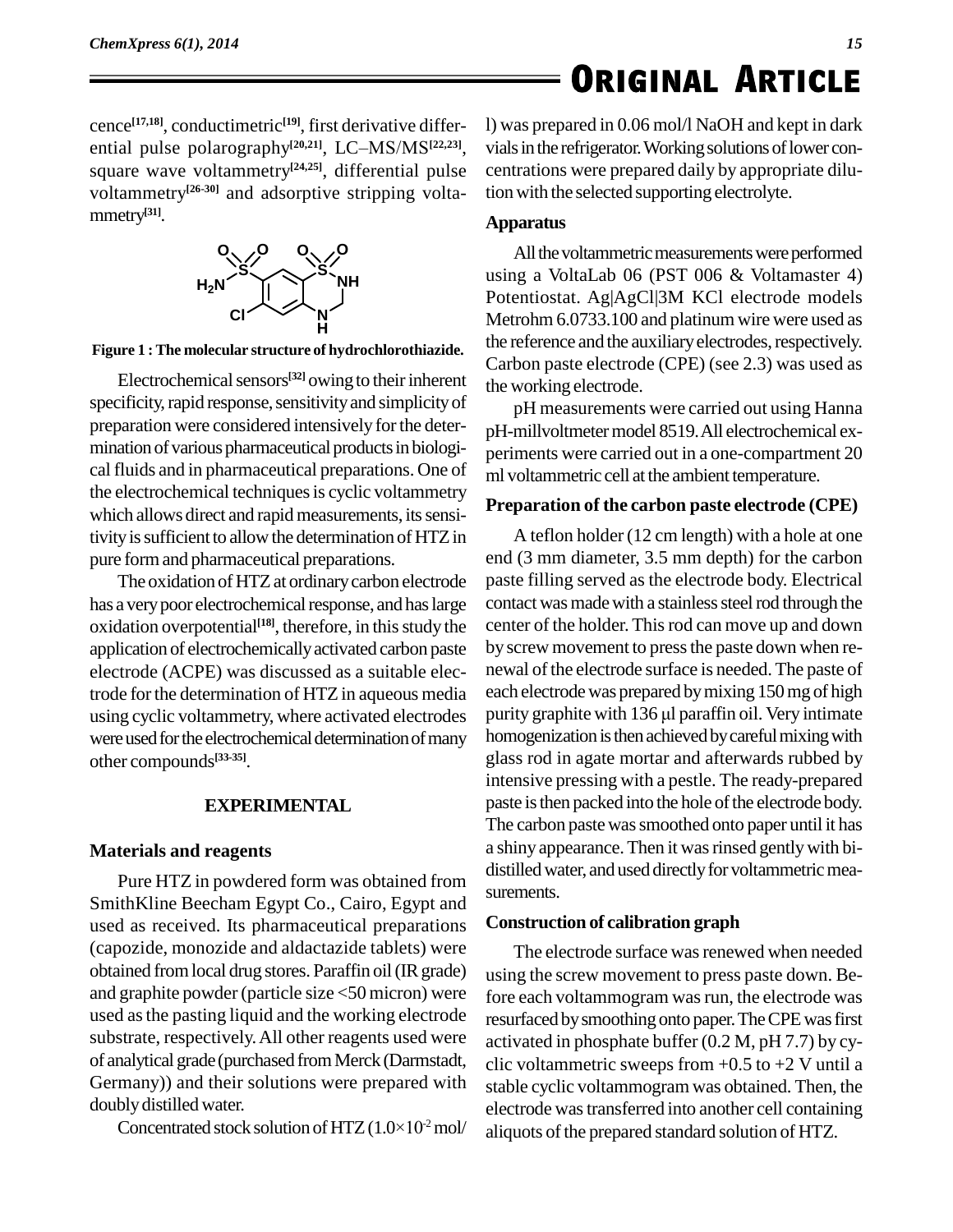# *<sup>16</sup>* **. Original ArticleORIGINAL ARTICLE**

The accumulation step was carried out under opencircuit potential with 1.5 min. stirred solution, then the cyclic voltammograms from  $+550$  to  $+1000$  mV were recorded with a scan rate of  $100 \,\mathrm{mV} \,\mathrm{s}^{-1}$  after  $15 \,\mathrm{s}$  quiet vo time, and finally the peak current at  $+800 \,\mathrm{mV}$  was measured. All measurements were carried out in four replicates for each concentration. The oxidation peak current obtained was plotted as a function of HTZ concentration to construct the calibration graph. The concentration of HTZ was calculated using standard addition method.

### **Analysis of pharmaceutical preparations**

TABLE 1 includes the analyzed pharmaceutical preparations. Ten tablets were weighed and powdered. A portion of the powder equivalent to the average weight of one tablet wastransferred into a proper volumetric flask using 0.01 M NaOH solution (all prepared solutions were  $0.5 \text{ mg ml}^{-1}$ ). The mixture was sonicated for the 5 min then completed to the mark with the same sol vent.The resulted suspensionwas allowed to settle and aliquots from the supernatant solution were diluted to 20 ml using phosphate buffer and subjected to voltammetric measurement mentioned previously.

### **RESULTSAND DISCUSSION**

### **Electrocatalytic activation and the electrode performance enhancement**

Cyclic voltammetric techniquewas applied as a di agnostic tool to get information about the mechanism of the redox reaction of HTZ at the activated CPE. It was found that the drug in phosphate buffer  $pH 7.7$  gave anodic peak at  $+800$  mV and no peaks were observed in the cathodic scan (Figure 2b); pointing to the irre versibility of the oxidation process.

Figure 2a shows that the oxidation peak is wide and covers the potential range between  $+0.75$  and  $+1.00$ V (without activation), which makes difficult to mea sure within this potential range. The electrochemical activation of the working electrode surface is a specific type of modification to enhance sensitivity and selectivityin voltammetric analysis oforganic compounds **[36-39]**. In our case it was observed that two successive cyclic voltammetric sweeps from  $+0.5$  to  $+2$  V are sufficient to obtain a stable and reproducible response of the working electrode.

It was also observed that the oxidation peak current of HTZincreased significantly after pretreatment (Figure 2b). The peak current enhancement may be attributed to the electrolytic activation (anodic-cathodic cycling via intensive electrode oxidation/reduction at high potential), where a partial oxidation of the surface of graphite particles exposed to the solution.During their activation, various oxygen-containing functional groups are formed and instantaneously protonated. Owing to these fragments the electrode surface become markedly hydrophilic and repels hydrophobic molecules of the binder. So, this activation leads to a removal of the lipophilic layer of pasting liquid and results in the principal changes of surface conditions at CPEs. Their surface becomes hydrophilic and behaves, more or less, like that of solid graphites. The enhancement of the current and the decrease of  $E_{\text{p}}$  of the activated electrode may be attributed also to surface roughness causing a higher effective area for electron transferthan the geo metric area. To prove this assumption, scanning electron microscopy(SEM) was applied.

### **Scanning electron microscopy (SEM) of untreated and activated CPEs**

The structures of both electrodes were studied by SEM. There are appreciable differences in morphology of SEM of untreated andACPE (Figure 3).After activation, the surface became rougher.The roughness of the electrode surface could provide more sites for the accumulation of HTZ, and could improve the sensitivity of the electrode.

### **Effect of accumulation conditions**

The interfacial accumulation of HTZ on ACPE surface is indicated from the cyclic voltammograms

| <b>Trade name</b> | Ingredients per tablet                  | Company                              |
|-------------------|-----------------------------------------|--------------------------------------|
| Aldactazide       | 25 mg HTZ and 25 mg spironolactone      | Kahira Pharm. & Chem. Ind. Co. Egypt |
| Capozide          | 25 mg HTZ and 50 mg captopril           | SmithKline Beecham Egypt LLC.        |
| Monozide          | 12.5 mg HTZ and 10 mg fosinopril sodium | SmithKline Beecham Egypt LLC.        |

#### **TABLE1 :Pharmaceuticalformulations analyzed**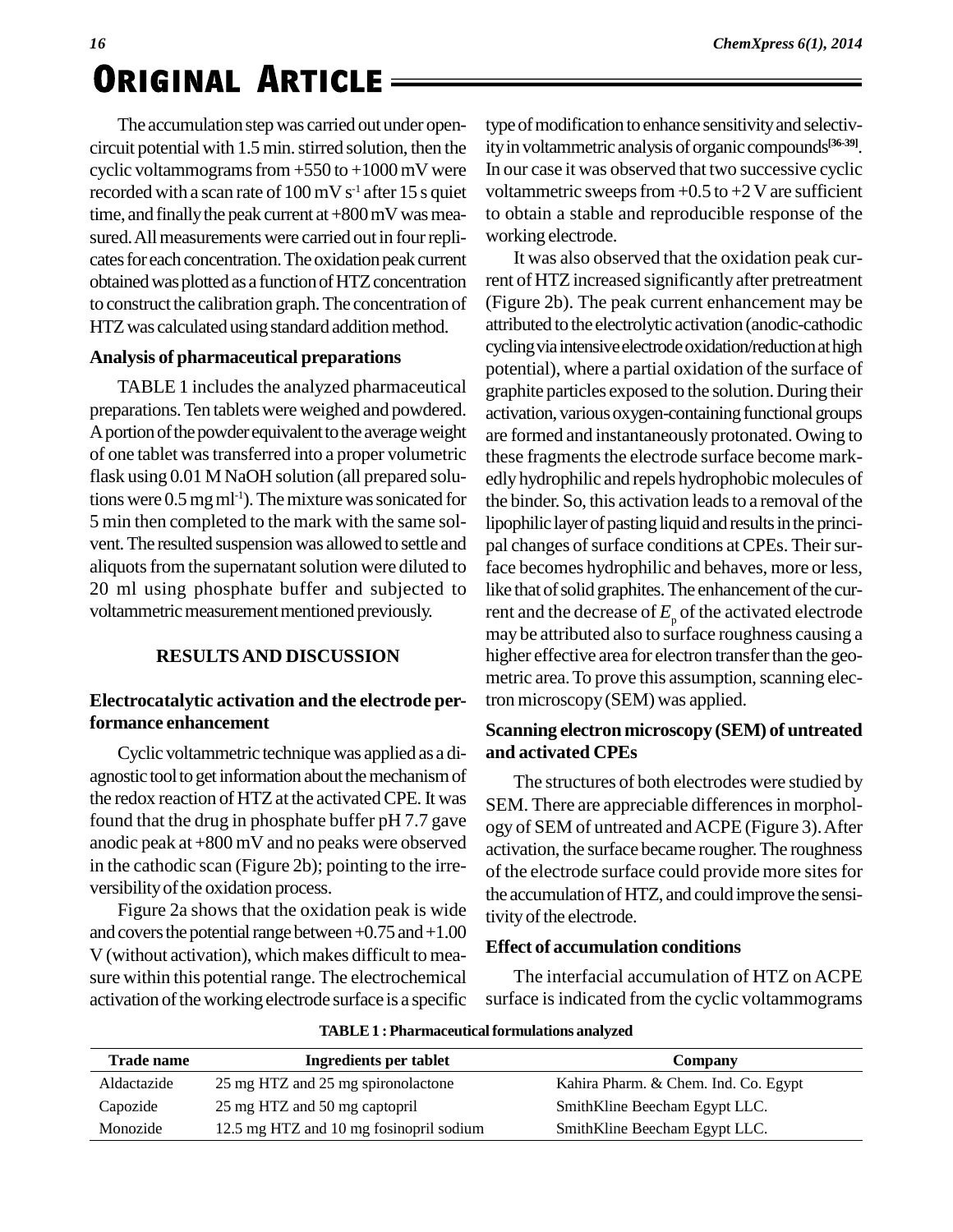

1 HTZ and (c) an analogous voltammogram of blank phosphate buffer (0.2 M, pH 7.7) using activated CPE, with scan rate  $100 \text{ mV s}^{-1}$ .



**Figure 3 : SEM images ofsurface films of (A) untreated electrode and (B)ACPE.**

recorded before and after stirring the solution. The deposition of the analyzed drug on the surface of the ACPE is one of the essential conditions for highly sensitive voltammetric determinations.The dependence of the peak current developed in phosphate buffer solution (pH  $7.7$ ) on the accumulation time (from  $0-180$  s) the peak current developed in phosphate buffer solu-<br>tion (pH 7.7) on the accumulation time (from 0-180 s) was<br>was studied at HTZ concentration of  $5\times10^{-5}$  mol/l (Fig- ads ure 4). The effect of accumulation time  $(t_{\text{acc}})$  on the potent amount of drug accumulated on the electrode surface increased till 90 s. However, with further increasing of accumulation time beyond 90 s, the peak current tends

to be almost stable. Therefore, optimal accumulation time of 90 s was employed in further experiments.

The effect of the accumulation potential as a function of the peak current of investigated drug was evaluated over a range of  $+0.2$  to  $+1.3$  V. The peak current was independent on accumulation potential; thus the adsorption stage was carried out at an open-circuit potential.

### **Effect ofsupporting electrolyte and pH value**

nam.<br>e**ct of supporting electrolyte and pH value**<br>The electrochemical oxidation of 2.5×10<sup>-5</sup> mol/l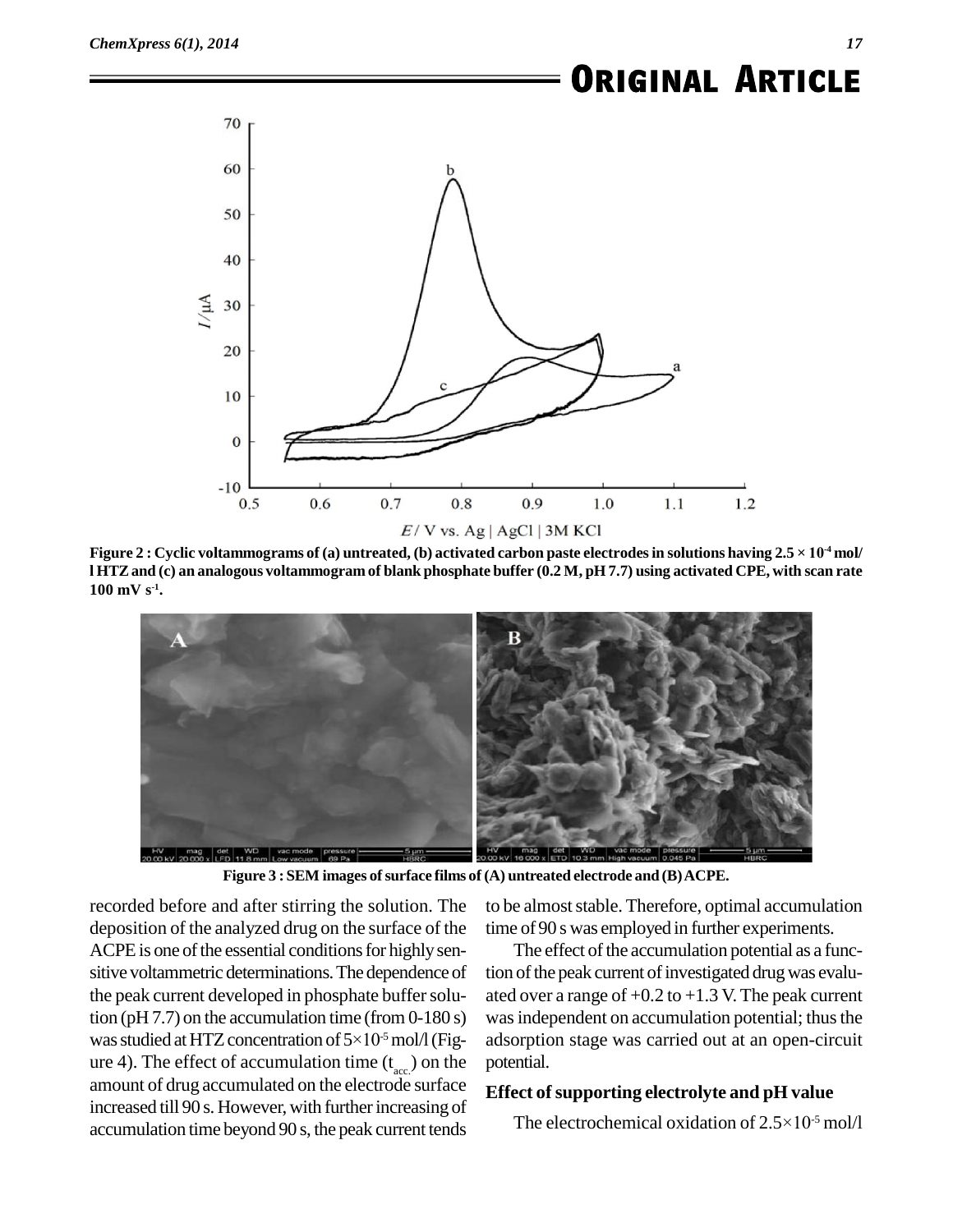HTZ in presence of phosphate buffer(PB) (0.2 mol/l,  $\text{Na}_2\text{HPO}_4$  and  $\text{KH}_2\text{PO}_4$ , pH 5.0 ~ 8.0), Britton- erly Robinson buffer (B-R)(0.08 mol/l boric, phosphoric and acetic acids adjusted with varying amounts of sodium hydroxide to pH values of  $4 \sim 8$ ) and McIlvaine buffer (different mixtures of 0.2 mol/l  $\text{Na}_{2}$  HPO<sub>4</sub> and 0.1 mol/l citric acid, pH  $3 \sim 8$ ) were investigated in details and the results were summarized in TABLE 2. It was found that the highest oxidation peak current of

HTZ was obtained in 0.2 M, pH 7.7 phosphate buffer. Both of peak potential and peak current intensity de pend on the pH of the supporting electrolyte (Figure 5). This pH-dependence indicates the involvement of protons in the electrode reaction and that the protontransfer reaction precedes the electrode process properly. The slope value (Figure 5b) of -77 mV per pH reveals that the same number of protons and electrons are involved in the oxidation process, which is in agreement with the mechanism proposed by O.A. Razak<sup>[30]</sup>. Thus,  $0.2$  mol/l phosphate buffer (pH 7.7) was used as the supporting electrolyte for the cyclic voltammetric determination of HTZ.

### **Effect of scan rate**

The effect of scan rate (v) on the peak potential<br>and on the peak current  $(I_p)$  was examined from<br>o 400 mV s<sup>-1</sup> using  $9\times10^{-4}$  mol/l HTZ (Figure 6).  $(E_p)$  and on the peak current  $(I_p)$  was examined from 10 to 400 mV s<sup>-1</sup> using  $9\times10^4$  mol/l HTZ (Figure 6). The peak potential was variable with the scan rate (81



| <b>Britton-Robinson buffer (B-R)</b> |                       |                  |     | <b>McIlvaine buffer</b> |                  |        | <b>Phosphate buffer (PB)</b> |                  |  |
|--------------------------------------|-----------------------|------------------|-----|-------------------------|------------------|--------|------------------------------|------------------|--|
| pH                                   | $I_{\rm p}$ / $\mu$ A | $E_{\rm p}$ / mV | pH  | $I_{\rm p}$ / $\mu$ A   | $E_{\rm p}$ / mV | pH     | $I_{\rm p}$ / $\mu$ A        | $E_{\rm p}$ / mV |  |
| 4                                    | 4.5310                | 1031             | 3   | 11.768                  | 1216             | 5.29   | 20.87                        | 966              |  |
| 5                                    | 7.2040                | 968.0            | 4   | 12.494                  | 1146             | 5.91   | 20.58                        | 910              |  |
| 6                                    | 7.2770                | 892.0            | 5   | 15.158                  | 1079             | 6.47   | 20.28                        | 867              |  |
| 7                                    | 8.3180                | 823.5            | 6   | 15.645                  | 1022             | 6.81   | 22.06                        | 840              |  |
| 7.7                                  | 8.6820                | 772.5            | 7   | 15.858                  | 934.0            | 7.17   | 24.57                        | 813              |  |
| 8                                    | 6.9570                | 752.5            | 7.7 | 16.502                  | 890.0            | 7.38   | 25.39                        | 798              |  |
|                                      |                       |                  | 8   | 16.833                  | 870.0            | $7.7*$ | 26.57                        | 773              |  |
|                                      |                       |                  |     |                         |                  | 8.04   | 24.80                        | 753              |  |

**TABLE2 : Supporting electrolyte andoptimumpH**

**Note: \*The best pH value and buffer (supporting electrolyte).**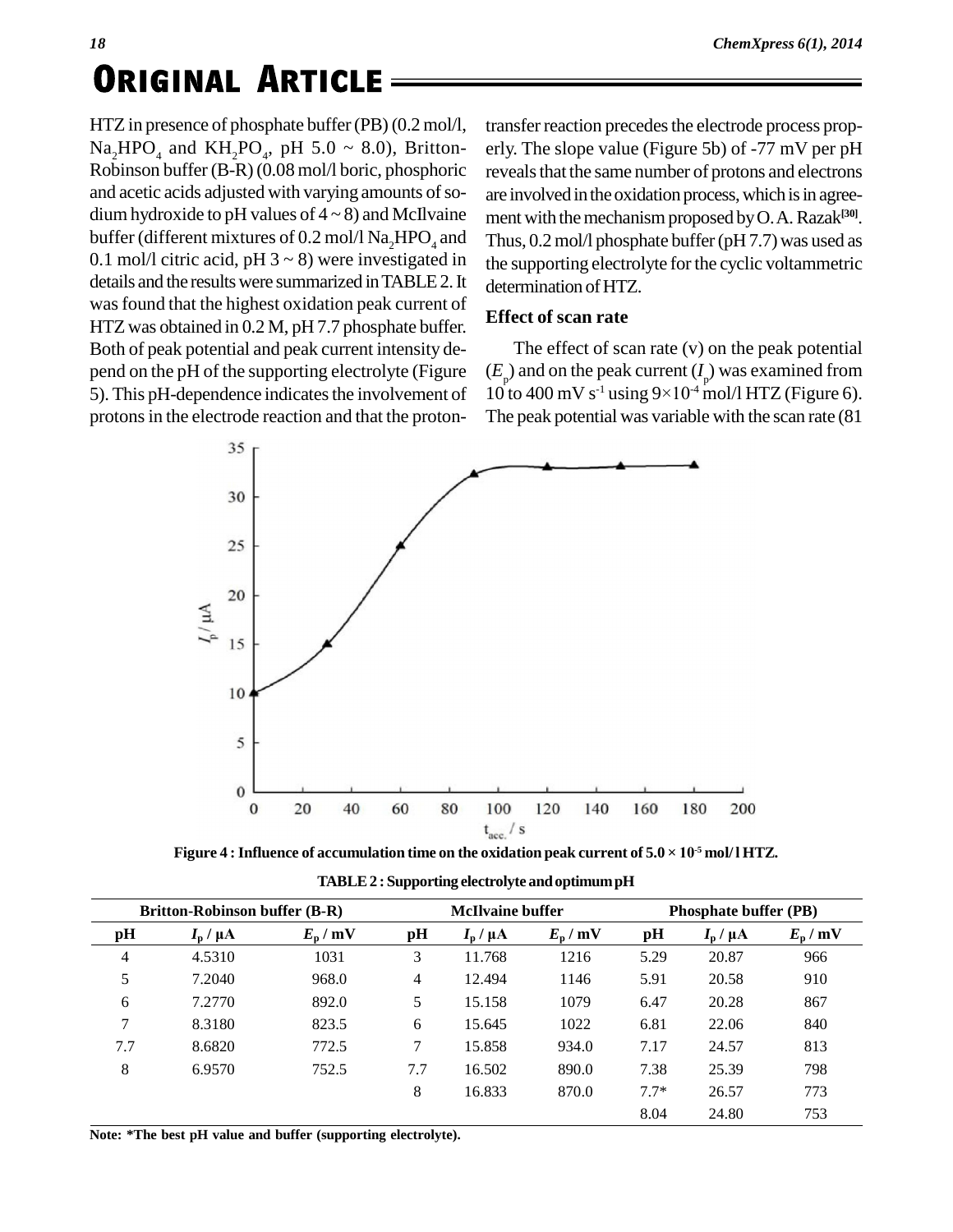

pH<br>Figure 5 : Effect of pH of phosphate buffer on (a) oxidation peak current, (b) oxidation peak potential ( $E_{\rm p}$  = -77.1923 pH +1368,<br>r² = 0.9977), each containing 2.5×10<sup>-5</sup> mol/ l HTZ, scan rate 100 mV s<sup>-1</sup>. **-5 mol/ l HTZ, scan rate 100 mV s -1 .**



**Figure 6 :(a) Dependence of oxidationpeakpotential on square root ofthe scanrate,(b)Dependence of oxidation peakcurrent on the square root of scan rate at activated CPE in solution having <sup>9</sup> ×10** on the square root of scan rate at activated CPE in solution having  $9 \times 10^4$  mol/ 1 HTZ and PB (0.2 M, pH 7.7) with an **accumulation time of 90 s at open-circuit potential.**

 $mV$  positive shift in the peak potential on increasing the scan rate) confirming the irreversibility of the oxidation process of HTZ at theACPE **[40]**.

A linear Randles-Seveik plot (plot of *I*<sub>p</sub> against usi  $v^{1/2}$ ) (correlation coefficient = 0.9991) was obtained pure fo indicating that diffusion is the main contributing process of mass transport<sup>[41]</sup>. In this study,  $100 \text{ mV s}^{-1}$  the supper was chosen as the scan rate for cyclic voltammetric measurements.

#### **Linear range, limit of detection and precision**

<sup>-1</sup> the supporting electrolyte for the quantification of HTZ According to the obtained results, we recom mended the application of cyclic voltammetric technique using ACPE for the quantitative analysis of HTZ in the pure formand in the pharmaceutical preparations.The phosphate buffer solution of pH 7.7 was selected as as it gave maximum peak current with scan rate of 100  $mV s<sup>-1</sup>$  and accumulation time 90 s at open circuit po-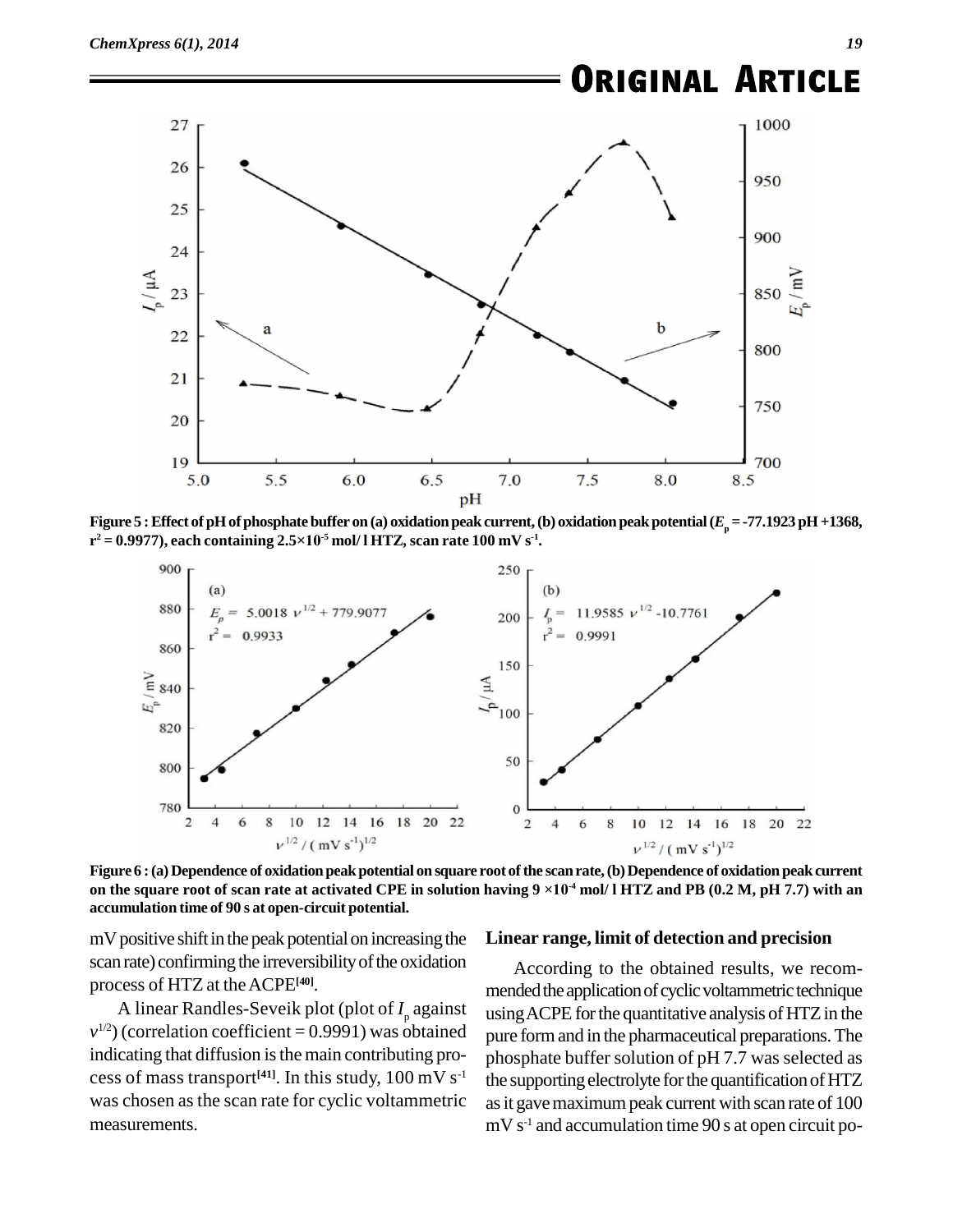tential. The peak current increased linearly with increasing HTZ concentration (Figure 7). Applying the optimum conditions described above, the results showed linearity over two concentration ranges with different mum conditions described above, the<br>linearity over two concentration range<br>slopes: for  $6.5 \times 10^{-6}$  -  $1 \times 10^{-4}$  mol/l H slopes: for  $6.5 \times 10^{-6}$  -  $1 \times 10^{-4}$  mol/l HTZ [the regreslinearity over two concentration ranges with different<br>slopes: for  $6.5 \times 10^{-6} - 1 \times 10^{-4}$  mol/l HTZ [the regres-<br>sion equation was  $I_{p}$ ,  $\mu A = 303.1856$   $C_{HTZ} + 17.4911$  In  $(r^2 = 0.998)$  (Figure 7a)] and for  $1 \times 10^{-4}$  -  $3 \times 10^{-3}$  mol/ tro opes: for  $6.5 \times 10^{-6}$  -  $1 \times 10^{-4}$  mol/l HTZ [the regres-<br>on equation was  $I_{p,} \mu A = 303.1856 C_{HTZ} + 17.4911$ <br> $2 = 0.998$ ) (Figure 7a)] and for  $1 \times 10^{-4}$  -  $3 \times 10^{-3}$  mol/ l HTZ [the regression equation was  $I_p$ ,  $\mu$ A =  $C_{\text{HTZ}} + 17.4911$  In (<br>  $C_{\text{HTZ}} + 3 \times 10^{-3}$  mol/ trode p<br>  $\mu$  = 70.3287 solution  $C_{\text{HTZ}} + 43.2225 \text{ (r}^2 = 0.9954) \text{ (Figure 7b)}$ , where  $C_{\text{HTZ}}$  new is the concentration of HTZ in mmol/l. Deviation from

linearitywas observed formore concentrated solutions, due to the adsorption of HTZ or its oxidative product on the electrode surface.

The detection limit for the standard solution was on the electrode surface.<br>The detection limit for the standard solution v<br>obtained experimentally as  $2\times10^{-6}$  mol/l HTZ.

In order to study the reproducibility of the elecobtained experimentally as  $2\times10^{-6}$  mol/l HTZ.<br>In order to study the reproducibility of the e<br>trode preparation procedure, a  $4.0\times10^{-4}$  mol/l H trode preparation procedure, a  $4.0 \times 10^{-4}$  mol/l HTZ solution was measured with the same electrode (re newed every time) for every several hours within a day, the RSD of the peak current was  $3.82\%$  (n = 7). The



Figure 7 : Cyclic voltammograms of ACPE in the buffer solution (pH 7.7) containing: (a) curves (1-7) corresponding to 6, 7.3, 27, 39, 60, 72 and 88 mmol/1 HTZ, (b) Curves (8-17) corresponding to 0.1, 0.2, 0.4, 0.6, 0.8, 0.9, 1, 1.5, 2.5 and 3 mmol/1 HTZ. Inset: calibration plots between HTZ concentration and oxidation peak current. Scan rate 100 mV s<sup>-1</sup> and accumulation time **90 s at open-circuit potential.**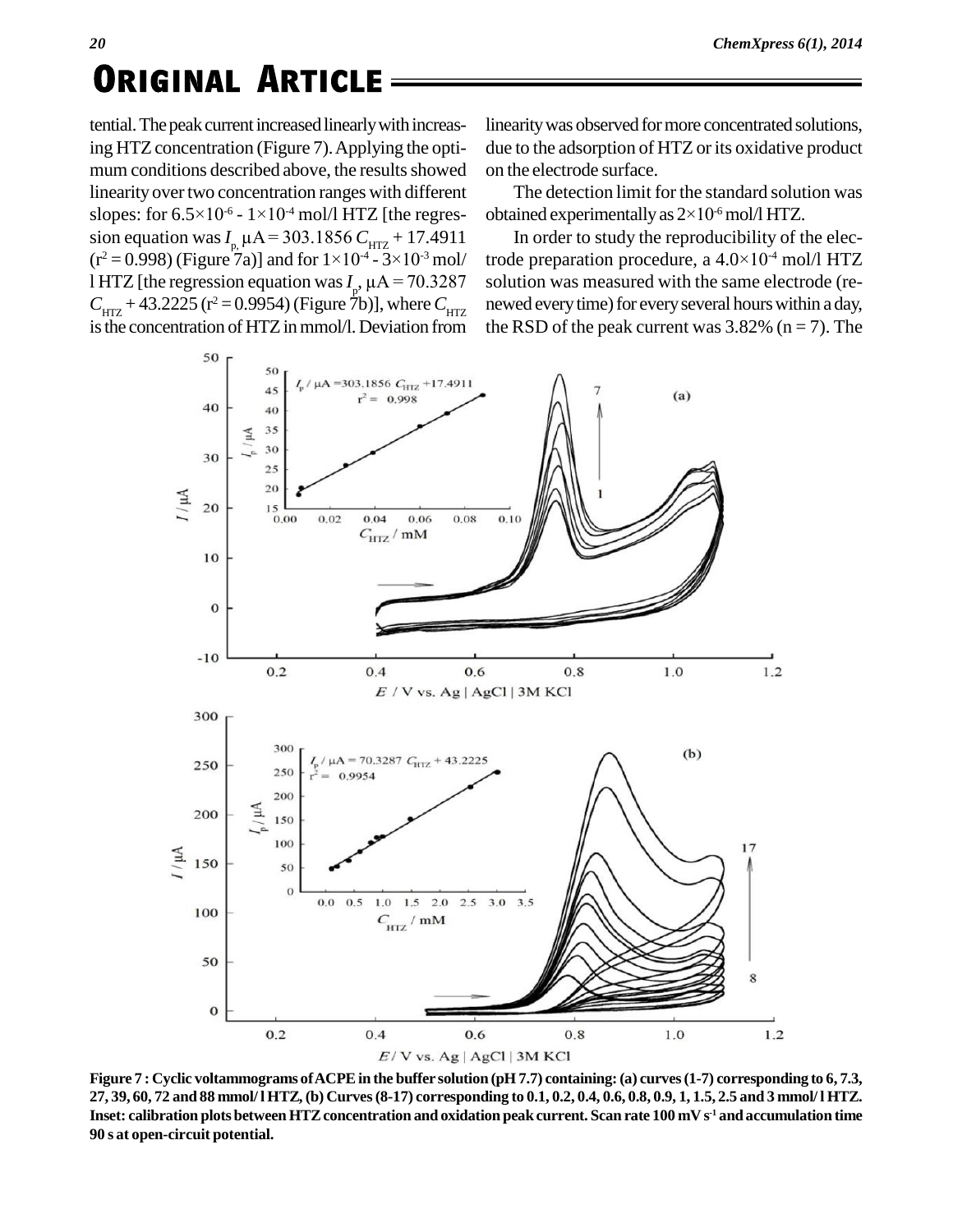*21*

between days reproducibility was similar to that of within a day if the temperature was kept almost unchanged. Owing to the adsorption of oxidative product of HTZ onto the electrode surface, the current response of the activated electrode would decrease after successive use. In this case, the electrode should be activated again (see section 2.4).

The proposed method is selective for HTZ in presence of its related substances, chlorothiazide and salamide (4-amino-6-chlorobenzene-1,3-disulpho namide)<sup>[42]</sup> as well as its hydrolytic and photodegradation plicity.

product(5-chloro-2, 4- disulfamoylaniline) **[43]**; asthey lack the presence of the two hydrogens in the 3,4-positions, which are oxidized (dehydrogenated) at the ACPE under the recommended conditions.

A comparison between the analytical parameters of the present method and some previous methods reported in the literature for the determination of HTZ is given inTABLE 3. Fromthese data, it can be seen that the DL and selectivity of the proposed method are comparable with the other methods in addition to its simplicity.

**TABLE3 : Comparison of the analytical parameters obtained using different electrodes and/or methodsfor the determination ofHTZ**

| Electrode         | <b>Methods</b> | pН   | Concentration range (mol/l)                                                                 | Detection limits (mol/l) | Reference    |
|-------------------|----------------|------|---------------------------------------------------------------------------------------------|--------------------------|--------------|
| GCE               | <b>DPV</b>     | 3.3  | $8.1\times10^{-8} - 1.1\times10^{-6}$                                                       | $1.7 \times 10^{-8}$     | $[30]$       |
| <b>GCE/MWCNTs</b> | AdSCV          |      | $2.0\times10^{-9}$ - 2.0×10 <sup>-8</sup> and 2.0×10 <sup>-7</sup> - 1.0×10 <sup>-4</sup>   | $8.0 \times 10^{-10}$    | $[31]$       |
| CPE/FDC           | <b>SWV</b>     | 9    | $8.0\times10^{-8}$ - 5.8×10 <sup>-6</sup> and 5.8×10 <sup>-6</sup> - 5.0×10 <sup>-4</sup>   | $3.7 \times 10^{-8}$     | $[25]$       |
| <b>MWCNT/SR</b>   | <b>DPV</b>     |      | $5.0\times10^{-6}$ - $7.0\times10^{-5}$                                                     | $2.6 \times 10^{-6}$     | $[29]$       |
| <b>BDDE</b>       | <b>DPV</b>     | 9.5  | $3.0\times10^{-6}$ - $7.4\times10^{-5}$                                                     | $1.2 \times 10^{-6}$     | $[27]$       |
| GR/Fc/CP          | <b>DPV</b>     |      | $5.0\times10^{-7}$ - 3.9 $\times10^{-4}$                                                    | $3.8 \times 10^{-7}$     | $[28]$       |
| MIPs/ MWCNTs/ PGE | <b>DPV</b>     | 2.67 | 9.0×10 <sup>-10</sup> -1.0×10 <sup>-5</sup> and 1.0×10 <sup>-5</sup> - 1.0×10 <sup>-2</sup> | $1.0 \times 10^{-10}$    | $[26]$       |
| <b>ACPE</b>       | CV             |      | $6.5 \times 10^{-6}$ - $1.0 \times 10^{24}$ and $1.0 \times 10^{-4}$ - $3.0 \times 10^{-3}$ | $2.0 \times 10^{-6}$     | Present work |

Note: AdSCV is the adsorptive stripping cyclic voltammetry; FDC is the ferrocenedicarboxylic acid; MWCNT/SR are the multiwall **carbon nanotube/silicone rubber; BDDE is the boron-doped diamond electrode; GR/Fc/CP is the graphene/ferrocene composite carbon paste electrode; MIPs is the molecularly imprinted polymers.**

### **Interferences**

Hydrochlorothiazide is formulated as a single component tablets and in multi-ingradient preparations. Interference studies were carried out in order to investi gate the effect of the co-formulated drugs(captopril, fosinopril and spironolactone) and some common ex cipients used in pharmaceutical preparations on the an odic voltammetric determination of HTZ. The voltammograms of the rest of drugs solutions in phosphate buffer pH7.7 were recorded from  $+500$  to  $+1000$ mV by analyzing sample solutions containing fixed phate buffer pH 7.7 were recorded from +500 to +1000<br>mV by analyzing sample solutions containing fixed<br>amount of  $4\times10^4$  mol/l HTZ solution spiked with various excess amounts(up to 50-folds) under the same experimental conditions. The tolerance limit was taken<br>as the maximum concentration of the foreign substances Analyt<br>which caused an approximately  $\pm 5\%$  relative error in as the maximum concentration of the foreign substances the determination. As can be seen from TABLE 4, there was no serious interference occurred from the tested materials rather than glycine and ascorbic acid that had apparent influence on the voltammetric signal of HTZ.

| CI 5.                                                                                                            |  |
|------------------------------------------------------------------------------------------------------------------|--|
| TABLE 4 : Influence of potential interferents on the<br>voltammetric response of $4.0 \times 10^{-4}$ mol /l HTZ |  |
|                                                                                                                  |  |

| <b>Interferents</b> | <b>Concentration</b><br>(mod 1) | Signal<br>change $(\% )$ |
|---------------------|---------------------------------|--------------------------|
| Captopril           | $2.0 \times 10^{-2}$            | 2.50                     |
| Spironolactone      | $2.0 \times 10^{-2}$            | 1.70                     |
| Fosinopril          | $2.0 \times 10^{-2}$            | 1.25                     |
| Glucose             | $2.0 \times 10^{-2}$            | $-0.81$                  |
| Lactose             | $2.0 \times 10^{-2}$            | 0.87                     |
| Starch              | $2.0 \times 10^{-2}$            | $-3.14$                  |
| Magnesium stearate  | $2.0 \times 10^{-2}$            | 1.56                     |
| Citric acid         | $2.0 \times 10^{-2}$            | $-3.45$                  |
| Glycin              | $2.0 \times 10^{-2}$            | 5.50                     |
| Ascorbic acid       | $2.0 \times 10^{-2}$            | 7.50                     |

### **Analytical applications**

In order to evaluate the applicability of the pro posed method forthe realsample analysis, it was used to detect HTZin tablets. The procedure for the tablet analysis wasfollowed as described in section 2.5.The results are in good agreement with the content marked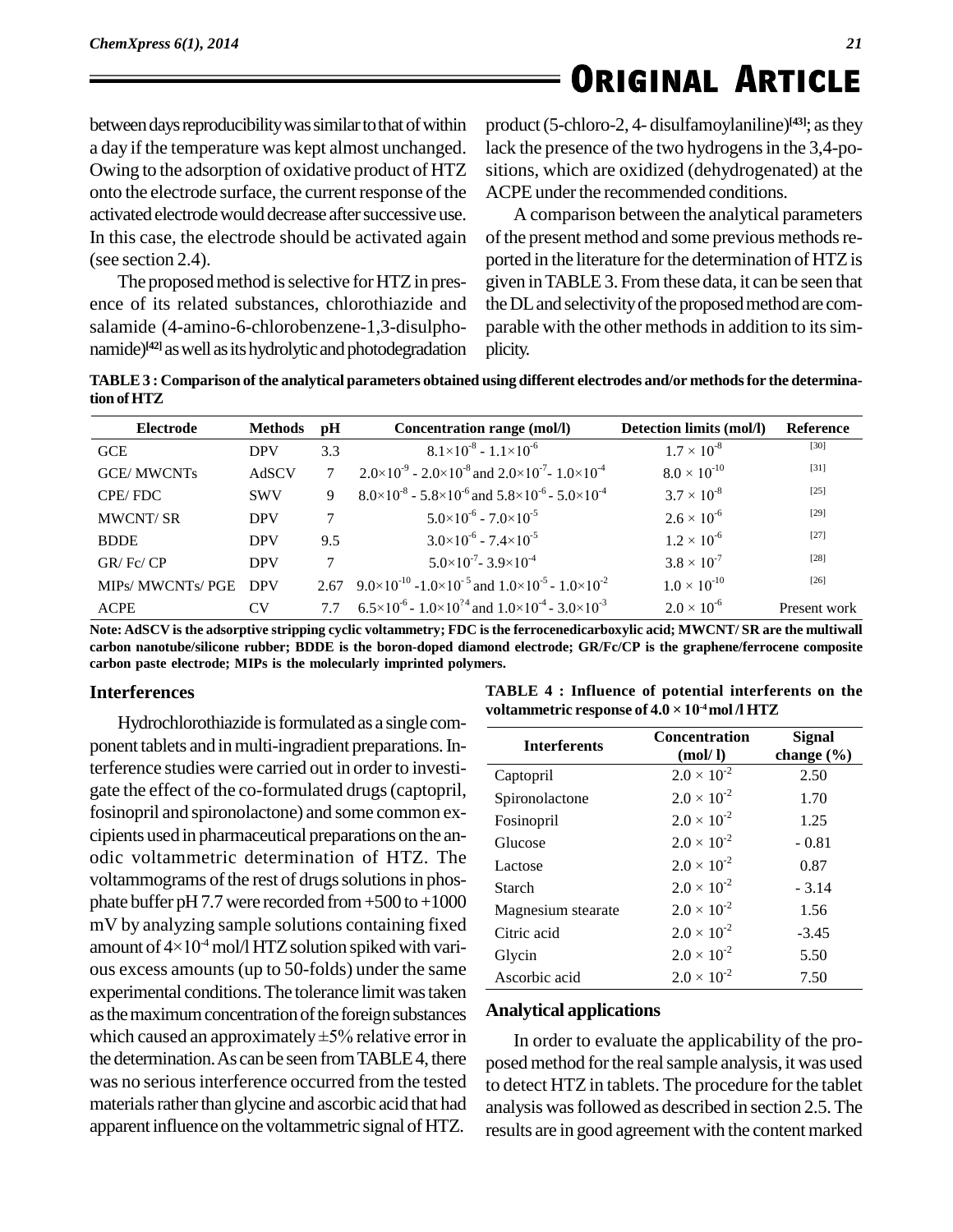in the label. Recovery studies were carried out after the addition of known amounts of the drug to various preanalyzed formulations of HTZ. The results are listed in TABLE 5. The recoveries in different samples were found to lie in the range of  $98.21 - 104.35\%$ , with RSD of 1.36 - 4%.

| drugs |                |                 |  |
|-------|----------------|-----------------|--|
|       | $\blacksquare$ | <b>D.C.</b> DOD |  |

| Drug        | Taken<br>(mod/l)      | Found*<br>(mod/1)      | <b>Recovery</b><br>$\%$ | <b>RSD</b><br>$\%$ | $[1]$            | F.C              |
|-------------|-----------------------|------------------------|-------------------------|--------------------|------------------|------------------|
| Pure        | $1.68 \times 10^{-4}$ | $1.591 \times 10^{-4}$ | 94.702                  | 2.08               |                  | ides             |
| solution    | $2.52 \times 10^{-4}$ | $2.440 \times 10^{-4}$ | 96.825                  | 2.21               |                  | 202              |
|             | $3.36 \times 10^{-4}$ | $3.344 \times 10^{-4}$ | 99.524                  | 1.70               | $[2]$            | S.V<br>J.T.      |
|             | $4.20 \times 10^{-4}$ | $4.112 \times 10^{-4}$ | 97.905                  | 1.87               |                  | effi             |
| Aldactazide | $1.68 \times 10^{-4}$ | $1.660 \times 10^{-4}$ | 98.81                   | 3.38               |                  | <b>GN</b>        |
|             | $2.52 \times 10^{-4}$ | $2.508 \times 10^{-4}$ | 99.52                   | 3.14               |                  | Pha              |
|             | $3.36 \times 10^{-4}$ | $3.506 \times 10^{-4}$ | 104.35                  | 2.23               | $[3]$            | C.L              |
|             | $4.20 \times 10^{-4}$ | $4.032 \times 10^{-4}$ | 96.00                   | 2.78               |                  | Chu              |
| Capozide    | $1.68 \times 10^{-4}$ | $1.740 \times 10^{-4}$ | 103.57                  | 2.80               | $[4]$            | P.S.             |
|             | $2.52 \times 10^{-4}$ | $2.475 \times 10^{-4}$ | 98.21                   | 1.91               |                  | S.J.             |
|             | $3.36 \times 10^{-4}$ | $3.315 \times 10^{-4}$ | 98.66                   | 2.49               |                  | neo              |
|             | $4.20 \times 10^{-4}$ | $4.308 \times 10^{-4}$ | 102.57                  | 1.24               |                  | aml              |
| Monozide    | $1.68 \times 10^{-4}$ | $1.716 \times 10^{-4}$ | 102.14                  | 2.16               |                  | <b>HP</b><br>680 |
|             | $2.52 \times 10^{-4}$ | $2.495 \times 10^{-4}$ | 99.01                   | 4.00               | $\left[5\right]$ | F.B              |
|             | $3.36 \times 10^{-4}$ | $3.325 \times 10^{-4}$ | 98.96                   | 1.36               |                  | Rati             |
|             | $4.20 \times 10^{-4}$ | $4.215 \times 10^{-4}$ | 100.36                  | 3.70               |                  | uid              |
| $\cdots$    |                       |                        |                         |                    |                  |                  |

**Note: \* Average of four replicate measurements.**

### **CONCLUSION**

The results obtained in the determination of HTZ allowed concluding that the activated carbon paste can be used as an electrode material, presenting advantages in relation to the analogue composites prepared with graphite, verified by good sensitivity and low DLobtained with activated carbon paste electrode. The main advantages in relation to the other papers described in the literature are the possibility of rapid determination without the necessity of sample pretreatments or timeconsumingextraction or overlapped data analysis,with satisfactory results. The effects of potential interfering [8] materials were studied, and it was found that the proposed procedure is free from interference from most common interfering organic compounds. The simple fabrication procedure, high speed, reproducibility, high

stability, wide linear dynamic range, low detection limit, high sensitivityand a distinct advantage of polishing in the event of surface fouling, suggest that the proposed sensor is an attractive candidate for practical applications. Furthermore, the present method could possibly be adopted for quality control laboratories.

#### **REFERENCES**

- **[1]** F.C.Novello,J.M.Sprague; Benzothiadiazine diox-**%** ides as novel diuretics,J.Am.Chem.Soc., **79**, 2028- 2029 **(1957)**.  $\%$  [1] F.C.NO
	- **[2]** S.V.Vormfelde, D.Sehrt, D.Bolte, S.Pahl, J.Tzvetkov, M.Brockmˆller; Hydrochlorothiazide efficacy and polymorphisms in ACE, ADD1 and GNB3 in healthy, male volunteers, J.Eur.J.Clin. Pharmacol., **62**, 195-201 **(2006)**.
- <sup>4</sup> 104.35 2.23 **[3]** C.Dollery; Therapeutic Drugs, Second Edition, Churchill Livingstone, H 52-H 57 **(1999)**.
- <sup>4</sup> 103.57 2.80 **[4]** P.S.Jain, M.K.Patel, A.P.Gorle, A.J.Chaudhari, S.J.Surana; Stability-indicating method for simultaneous estimation of olmesartan medoxomile, amlodipine besylate and hydrochlorothiazide byRP- HPLCin tablet dosage form,J.Chromatogr.Sci., **50**, 680-687 **(2012)**.
	- **[5]** F.Belal, A.M.El Brashy, N.El Enany, M.M.Tolba; Ratio derivative spectrophotometric and micellar liquid chromatographic methods for the simultaneous determination of hydrochlorothiazide and pindolol in pharmaceutical preparations, J.Liq.Chromatogr.R T, **35**, 1779-1797 **(2012)**.
	- **[6]** E.Dinc, E.Buker; A new application of continuous wavelet transform to overlapping chromatograms for the quantitative analysis of amiloride hydrochloride and hydrochlorothiazide in tablets by ultra-performance liquid chromatography, J.AOAC Int., **95**, 751-756 **(2012)**.
	- **[7]** F.Elsebaei, Y.Zhu; Fast gradient high performance liquid chromatography method with UV detection for simultaneous determination of seven angiotensin converting enzyme inhibitors together with hydro chlorothiazide in pharmaceutical dosage forms and spiked human plasma and urine, Talanta, **85**, 123- 129 **(2011)**.
	- **[8]** G.Carlucci, L.Di Frederico, P.Iuliani; HPLC-DAD method for the simultaneous determination of zofenopril and hydrochlorothiazide in oral pharma ceutical formulations, J.Sep.Sci., **33**, 1717-1722 **(2010)**.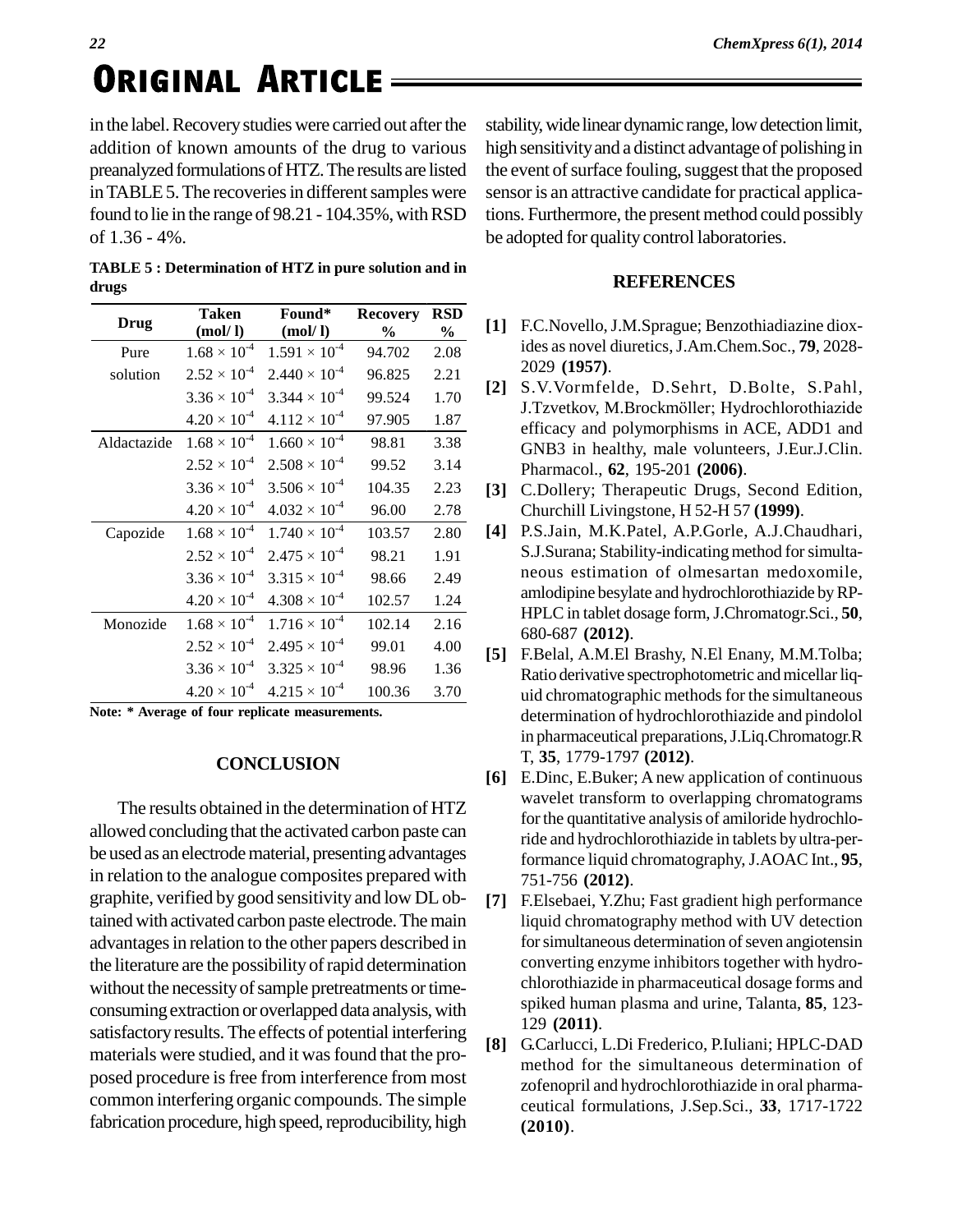- **[9]** A.Chmielewska, L.Konieczna, A.Plenis, H.Lamparczyk; Sensitive quantification of chosen drugs by reversed-phase chromatography with electrochemical detection at a glassy carbon electrode, J.Chromatogr., B: Anal.Technol.Biomed.Life Sci., **839**, 102-111 **(2006)**.
- **[10]** A.O.Alnajjar, A.M.Idris, M.V.Attimarad, A.M.Aldughaish, R.E.E.Elgorashe; Capillary electrophoresis assay method for metoprolol and hy drochlorothiazide in their combined dosage form with multivariate optimization, J.Chromatogr.Sci., **51**, 92-97 **(2013)**.
- **[11]** X.Zheng, M.Lu, L.Zhang, Y.Chi, L.Zheng, G.Chen; An online field-amplification sample stacking method for the determination of diuretics in urine by capillary electrophoresis-amperometric detection, Talanta, **76**, 15-20 **(2008)**.
- **[12]** Q.J.Wang, F.Ding, H.Li, P.G.He, Y.Z.Fang; Deter mination of hydrochlorothiazide and rutin inChinese herb medicines and human urine by capillary zone electrophoresis with amperometric detection, J.Pharm.Biomed.Anal., **30**, 1507-1514 **(2003)**.
- [13] F.Hacıoğlu, A.Önal; Determination of eprosartan mesylate and hydrochlorothiazide in tablets by derivative spectrophotometric and high-performance liquid chromatographic methods, J.Chromato.Sci., **50**, 688-693 **(2012)**.
- **[14]** D.A.Shah, K.K.Bhatt, R.S.Mehta, S.L.Baldania; Determination of nebivolol hydrochloride and hy drochlorothiazide in tablets by first-order derivative spectrophotometry and liquid chromatography, J.AOAC Int., **91**, 1075-1082 **(2008)**.
- **[15]** R.M.Maggio, P.M.Castellano, T.S.Kaufman; A multivariate approach for the simultaneous deter mination of losartan potassium and hydrochlorothi azide in a combined pharmaceutical tablet formulation,Anal.Bioanal.Chem., **391**, 2949-2955 **(2008)**.
- [16] E.Dinç, D.Baleanu; Continuous wavelet transform and chemometric methods for quantitative resolution of a binary mixture of quinapril and hydrochlorothiazide in tablets,J.Braz.Chem.Soc., **18**, 962-968 **(2007)**.
- **[17]** G.X.Li, X.W.Zheng, Z.J.Zhang; Electrogenerated chemiluminescence detecting hydrochlorothiazide with self-assembly  $Ni(II)$ -polyluminol modified electrode, Fenxi Huaxue, **34**, 955-958 **(2006)**.
- **[18]** J.Xi, X.Ji, S.Zhang, X.Ai, Z.He; Investigation of RuBPS-Ce(IV) chemiluminescence reaction and its application in determination of two diuretics, Anal.Chim.Acta, **541**, 193-198 **(2005)**.
- **[19]** M.L.Walash,A.M.El-Brashy, M.A.R.Sultan; Con ductometric determination of some benzothiadiazine diuretics in dosage forms, Pharmazie, **49**, 456-457 **(1994)**.
- **[20]** M.E.Martin, O.M.Hernandez, A.I.Jimenez, J.J.Arias, F.Jimenez; Partial least-squares method in analysis by differential pulse polarography. Si multaneous determination of amiloride and hydro chlorothiazide in pharmaceutical preparations, Anal.Chim.Acta, **381**, 247-256 **(1999)**.
- **[21]** Y.N.Liang,J.H.Sun; Quantitative determination of hydrochlorothiazide by first-derivative differential pulse polarography, Fenxi-Shiyanshi, **13**, 57-59 **(1994)**.
- **[22]** O.Gonzalez, G.Iriarte, E.Rico, N.Ferreiros, M.I.Maguregui, R.M.Alonso, R.M.Jimenez; LC- MS/MS method for the determination of several drugs used in combined cardiovascular theraby in plasma, J.Chromatogr., B: Anal.Technol.Biomed.Life Sci., **878**, 2685-2692 **(2010)**.
- **[23]** D.Rajasekhar, I.J.Kumara, P.Venkateswarlu; High performance liquid chromatography/negative ion electrospray tandem mass spectrometry method for the measurement of hydrochlorothiazide in human plasma: application to a comparative bioavailability study, Eur.J.Mass Spectrom., **15**, 715-721 **(2009)**.
- **[24]** B.Bozal, M.Gumustas, B.Dogan Topal, B.Uslu, S.A.Ozkan; Fully validated simultaneous determi nation of bisoprolol fumarate and hydrochlorothiazide in their dosage forms using different voltammetric, chromatographic, and spectrophoto metric analytical methods, J.AOAC Int., **96**, 42-51 **(2013)**.
- **[25]** H.Karimi-Maleh, A.A.Ensafi, H.R.Ensafi; Ferrocenedicarboxylic acid modified carbon paste electrode: A sensor for electrocatalytic determination of hydrochlorothiazide,J.Braz.Chem.Soc., **20**, 880-887 **(2009)**.
- [26] A.Nezhadali, M.Mojarrab; Computational study and multivariate optimization of hydrochlorothiazide analysis using molecularly imprinted polymer electrochemical sensor based on carbon nanotube/ polypyrrole film, Sensors andActuatorsB, **190**, 829- 837 **(2014)**.
- **[27]** M.C.G.Santos, C.R.T.Tarley, L.H.D.Antonia, E.R.Sartori; Evaluation of boron-doped diamond electrode for simultaneous voltammetric determi nation of hydrochlorothiazide and losartan in phar maceutical formulations, Sensors and Actuators B,